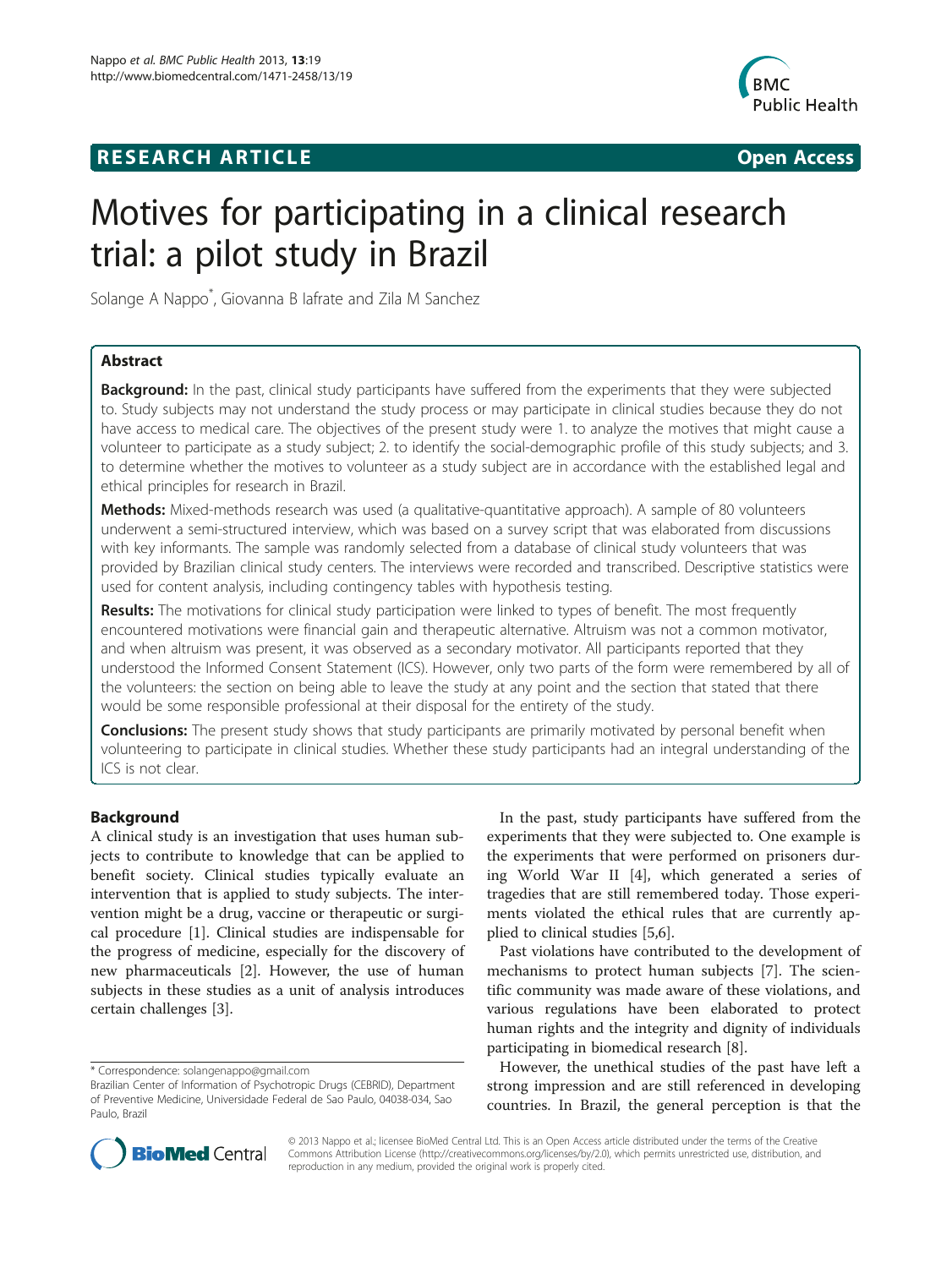risks to study subjects are greater than the benefits, and the term "human guinea pig" is commonly used to describe clinical study participants [\[9](#page-8-0)].

The basic principles of bioethics (autonomy, beneficence, non-maleficence and justice) [\[10\]](#page-8-0) may be violated in clinical studies on human subjects in such developing countries as Brazil and may be a source of bias within the study [\[11\]](#page-8-0). The characteristics of study populations from these countries, such as poverty, illiteracy, lack of education and lack of availability/access to health care, may create inherent bias. In addition, several authors warn that populations in developing countries require special protection, due to these factors [\[12\]](#page-8-0). These study subjects may not understand the study process or may participate in clinical studies because they do not have access to medical care. Other authors have noted that these study participants are more susceptible to coercion and may more easily become volunteers in clinical studies [[13](#page-8-0)].

Fortunately, it is clear that there has been increased emphasis on bioethics in Brazil in relationship to clinical studies of human subjects. The Clinical Study Regulation was created under Resolution 196/96 of the National Health Council (Conselho Nacional de Saúde-CNS) of the Health Ministry. As a result, the ethical evaluation process that a clinical study must pass is sufficiently rigorous and is in accordance with national laws [\[14](#page-8-0)]. In addition to the bioethics evaluation performed by the Ethics in Research Committee (Comitê de Ética em Pesquisa - CEP) of the study institution, international studies must also receive consent from the National Commission of Ethics in Research of the National Health Council (Comissão Nacional de Ética em Pesquisa do Conselho Nacional de Saúde - CONEP) and the National Sanitary Monitoring Agency (Agência Nacional de Vigilância Sanitária - ANVISA) [[5\]](#page-8-0).

All subjects receive an Informed Consent Statement (ICS). This document explains in accessible language the research details to ensure that that the subject understands the procedures, risks, discomforts, benefits and rights involved and makes an autonomous decision [\[15,16](#page-8-0)].

Despite the rigor of these interventions, the idea persists that study subjects in Brazil participate in clinical studies for the wrong reasons [[9\]](#page-8-0).

The objective of the present study is to identify the specific motivators that inspire Brazilian volunteers to participate in clinical studies and to describe the demographic profile of these study subjects. In addition, we will evaluate whether the motivations are in accordance with established ethical and legal principles.

# Methods

## Rationale for the choice of methodology

A multi-methods study [\[17](#page-8-0)] with qualitative and quantitative phases was used. Qualitative methods were used

to identify the motivations for study participation, focusing on interviewees perception and behaviors [\[18](#page-8-0)]. Quantitative analyzes were used to compare the motivators for research participation between groups and the variables that are associated with this motivation.

# Recruitment of the participants

A convenience sample was used. Three clinical research centers that conduct Phase I (bioequivalence) and Phase III (therapeutic) studies provided the records of subject participants. One center was in São Paulo, another was in Campinas and the third was in Goiania. In Brazil, there are few Phase I studies. Therefore, we considered bioequivalence studies, which use healthy volunteers to compare the bioavailability of a generic medicine to a reference medicine, to be Phase I studies. The participants were selected from 10 lists with a total of 500 volunteers each and were contacted by telephone for a personal interview in the Federal University of São Paulo (Universidade Federal de São Paulo, UNIFESP). These lists were composed of volunteers who participated in previous studies when they left permission to be contacted for future studies. They included the names of participants of studies conducted by the centers for the two years previously. The participation rate was 89%. In total, 90 participants were contacted (30 from each center), and 80 agreed to participate. The 10 refusals to participate included 4 men and 6 women, from the 3 centers.

## Procedure for translating the data

The interviews were conducted in Portuguese being recorded and later on transcribed and analyzed. The final result was translated into English by AJE (American Journal Experts) a site of experts from the scientific community with expertise in the two languages (English and Portuguese). The quotes were back translated in order to ensure the fidelity of the interviewees' statements.

## Sample size

The sample was composed of 80 volunteers who had participated in at least one Phase I or Phase III clinical study. The sample size was limited by the qualitative indepth interview. Furthermore, this pilot study was not intended to be representative of the entire population of study participants. Rather, this study was designed to identify the main motivations that lead to clinical study participation and whether these motivators differ by research phase.

## Key informants (KI)

Key informants were people with specific knowledge regarding the study population and who were prepared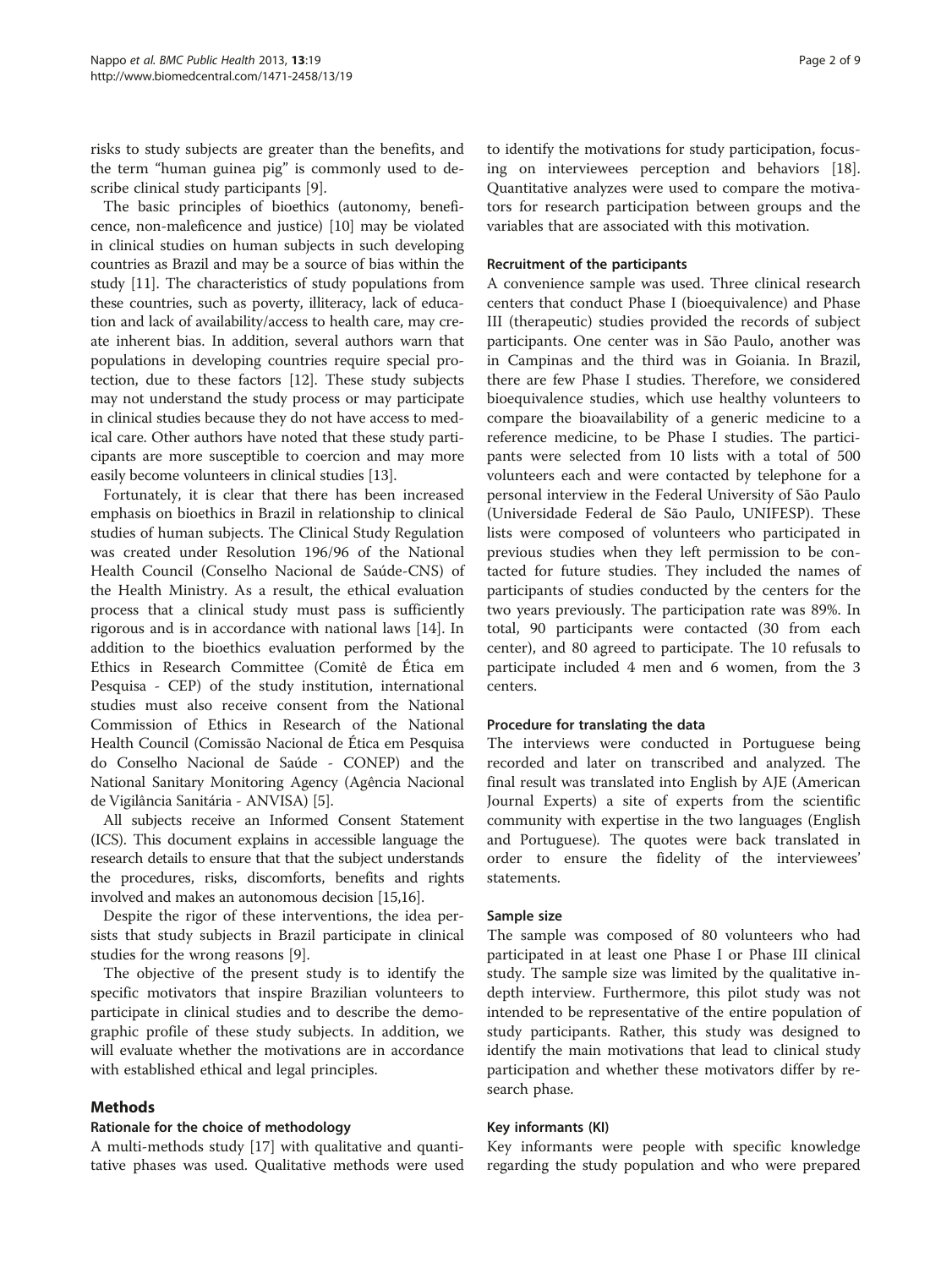to share knowledge about the study. The KI introduced the theme of the research, noting the peculiarities of the participants [[19\]](#page-8-0). A total of ten KIs were interviewed. Three were principle investigators from the study centers, two were clinical study center coordinators, one was a representative of the Brazilian Society of Clinical Study Professionals (Sociedade Brasileira de Profissionais de Pesquisa Clinica-SBPPC), one was a representative of the Brazilian Association of Clinical Study Representative Organizations (Associação Brasileira de Organizações Representativas de Pesquisa Clínica-CRO), one was a regional director of clinical operations of the pharmaceutical industry and two were doctors responsible for conducting the studies in public and private reference hospitals. The interviews with the KIs were unstructured, conversational interviews [[20,21\]](#page-8-0). They were recorded, transcribed, analyzed and provided information that could be used to develop interview questions for the clinical study subjects and to aid in understanding the discussions of the interviewed individuals [\[19\]](#page-8-0).

These interviews allowed for comparative analysis of the motivations for participation in research studies according to subjects and KIs.

# Data collection instrument

The categories that emerged from the discussion with the KIs were used to describe the study subject volunteer profile and topics in the survey script. This survey script included sociodemographic data (age, gender and education), type of clinical study (Phase I or III), the involved pathology and location, the number of times that the volunteer participated in clinical studies, the motivation for participation, information concerning the ICS (whether it was introduced correctly and whether the volunteer could explain the study topic and remember the ICS), compensation received for participation and recruiting vehicles (how the volunteer found out about the study). Socioeconomic class was measured using the ABEP scale (Brazilian Association of Research Companies - Associação Brasileira de Empresas de Pesquisa), which takes into consideration the education level of the head of the household and ownership of assets [[22\]](#page-8-0). This scale was used to sort participants into standardized subgroups labeled from A to E where A was the highest economic strata. Mean family income (MFI) at the E-level of the ABEP index is very low (below a 'living wage' level considered acceptable for families in the US), whereas a D-level family enjoys a MFI value roughly 1.5 times the E-level MFI. The Clevel MFI is roughly 2–3 times the E-level value, A-level and B-level is approximately 27 times and 9 times the Elevel MFI value respectively.

The anonymous interviews were semi-structured, indepth conversations that were recorded with the consent of the respondent. The interviews were approximately 40 minutes in duration, and the participants were compensated R\$20.00 (twenty reais) upon completion of the interview.

#### Analysis of the results

#### Qualitative analysis of the interviews

After transcription, the interviews were submitted for content analysis, as proposed by Taylor and Bogdan [[23](#page-8-0)] and Bardin [\[24\]](#page-8-0) in accordance with the following steps:

#### Initial reading

The initial reading allowed for the formation of general impressions.

#### Preparation of the material

The material was prepared by separating and categorizing the responses according to topic. This material gave rise to independent archives for each script item: age, gender, education level, motivation for participation, study type, number of times the individual participated in clinical studies, method of recruitment, compensation for participation, understanding of the ICS and socioeconomic class. Each item included 80 responses that correspond to each sample constituent. With this information, the categories were constructed.

## Treatment of the results

The frequencies were calculated, allowing for interpretation. In the present study the triangulation technique was used [[19](#page-8-0)]. Each interview was coded by more than one researcher to ensure the consistency of interpretations and increase the reliability of the categories. Excerpts from the interviews with KIs and study subjects appear in italics in the results.

#### Statistical analysis

Hypothesis tests were conducted for each of the script variables to compare the characteristics and motivations of Phase I and Phase III study subjects. After codifying the answers from the qualitative phase, each theme was analyzed to generate up to 5 response categories. These variables were tested for the homogeneity of the distribution of responses across categories. The Student's ttest was used to evaluate average age, study phase and research motivation. The Pearson's chi-square test or the Fisher's exact test was used for the categorical variables. A significance level of 5% was adopted, and Stata version 11 software was used to perform the analyses.

## Ethics

The protocol was reviewed and approved by the Universidade Federal de São Paulo (UNIFESP) Research Ethics Committee (Protocol #0870/10), with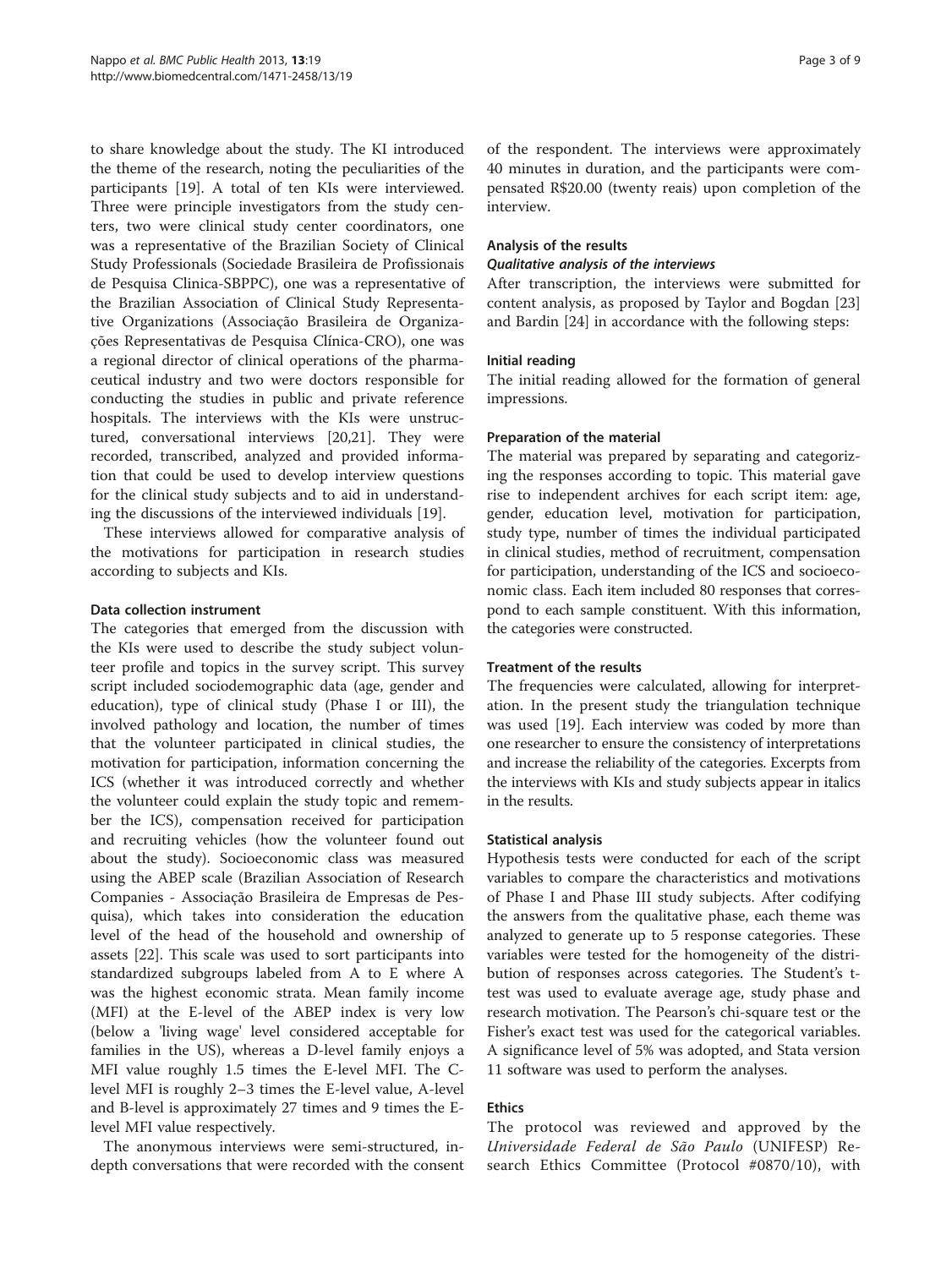<span id="page-3-0"></span>provisions for participants to participate anonymously, to decline to participate, to leave questions unanswered, and that they could interrupt their participation at any time, according to the Declaration of Helsinki. No one of the researchers occupy dual role (they were not clinicians or clinical researcher's managers).

# Results

There was a predominance of women among the respondents (58%). Table 1 shows that the majority completed high school or college (approximately 90%), were less than 50 years of age (72%), were in either socioeconomic class B or C (84%) and had participated in only one clinical study (63%).

# Table 1 Sociodemographic data for the 80 respondents according to research phase

| <b>Characteristics</b>           | Phase $I N$ (%) | Phase III N (%) | <b>TOTAL N</b> |
|----------------------------------|-----------------|-----------------|----------------|
| Gender                           |                 |                 |                |
| Male                             | 19 (47.5)       | 27 (67.5)       | 46             |
| Female                           | 21 (52.5)       | 13 (32.5)       | 34             |
| Education                        |                 |                 |                |
| Primary                          | 4(10.0)         | 4(10.0)         | 8              |
| High School                      | 17 (42.5)       | 18 (45.0)       | 35             |
| College                          | 18 (45.0)       | 18 (45.0)       | 36             |
| <b>NR</b>                        | 1(2.5)          | 0(0)            | 1              |
| Socioeconomic class <sup>1</sup> |                 |                 |                |
| Α                                | 0(0)            | 0(0)            | $\Omega$       |
| B                                | 11(27.5)        | 4(10.0)         | 15             |
| $\overline{C}$                   | 28 (70.0)       | 24 (60.0)       | 52             |
| D                                | 1(2.5)          | 9(22.5)         | 10             |
| $\overline{E}$                   | 0(0)            | 3(7.5)          | 3              |
| <b>Number of studies</b>         |                 |                 |                |
| 1                                | 24 (60.0)       | 26 (65.0)       | 50             |
| $\overline{2}$                   | 1(2.5)          | 11(27.5)        | 12             |
| $\overline{3}$                   | 9(22.5)         | 2(5.0)          | 11             |
| 4 or more                        | 6(15.0)         | 1(2.5)          | $\overline{7}$ |
| Age (years)                      |                 |                 |                |
| $\leq 20$                        | 1(2.5)          | 0(0)            | $\mathbf{1}$   |
| $21 - 30$                        | 19 (47.5)       | 1(2.5)          | 20             |
| $31 - 40$                        | 11(27.5)        | 4(10.0)         | 15             |
| $41 - 50$                        | 8(20.0)         | 14 (35.0)       | 22             |
| $51 - 60$                        | 0(0)            | 9(22.5)         | 9              |
| 61 or more                       | 0(0)            | 12 (30.0)       | 12             |
| <b>NR</b>                        | 1(2.5)          | 0(0)            | 1              |

NR= No Response.

<sup>1</sup>A was the highest economic strata. Mean family income (MFI) at the E-level of the ABEP index is very low (below a 'living wage' level considered acceptable for families in the US), whereas a D-level family enjoys a MFI value roughly 1.5 times the E-level MFI. The C-level MFI is roughly 2–3 times the Elevel value, A-level and B-level is approximately 27 times and 9 times the Elevel MFI value respectively.

Content analysis of the interviews identified motivating factors for participation in clinical studies. Figure [1](#page-4-0) lists the main motivation for participation categories that emerged from the discussions with the KIs and study subjects. Both groups identified the therapeutic option and financial compensation as key motivators, suggesting that the KIs understood the motivations of the volunteers.

# Therapeutic option

## Key informants

Opinion of the KIs versus the study subjects

According to the KIs, the therapeutic option to have access to a new treatment and the hope that this new drug can produce an improvement is a motivator to engage in clinical studies for potential experimental treatments. The discussions with the KIs in the following transcripts reveal the opinions of these professionals.

The group of patients, because they already have the illness, is always searching for something better, a new treatment. They submit themselves to the collateral effects of the medication to try a new medication, i.e., for cancer.

Others opt to participate in the study because they do not have another therapeutic option. These cases are more common in oncology and rare illnesses with few conventional treatment options.

# Study subjects

Motivation for participating in a clinical study according to study participants:

According to study subjects, the therapeutic option is a strong motivator to enroll in a clinical study. The potential benefit of a new medication was the most cited motivator. However, it is worth noting that this motivator is restricted to those volunteers with some type of pathology (in this case, Phase III study subjects). The following excerpt is from an interview with a study participant:

Motivation? It was for the benefit itself because it was a problem that I have. I thought: let's do it!

## Financial compensation Key informants

According to the KIs, financial compensation influences a volunteer's decision to participate in a clinical study, especially among healthy volunteers. Although the Brazilian legislation only allows for compensation for time spent in the study, this remuneration is often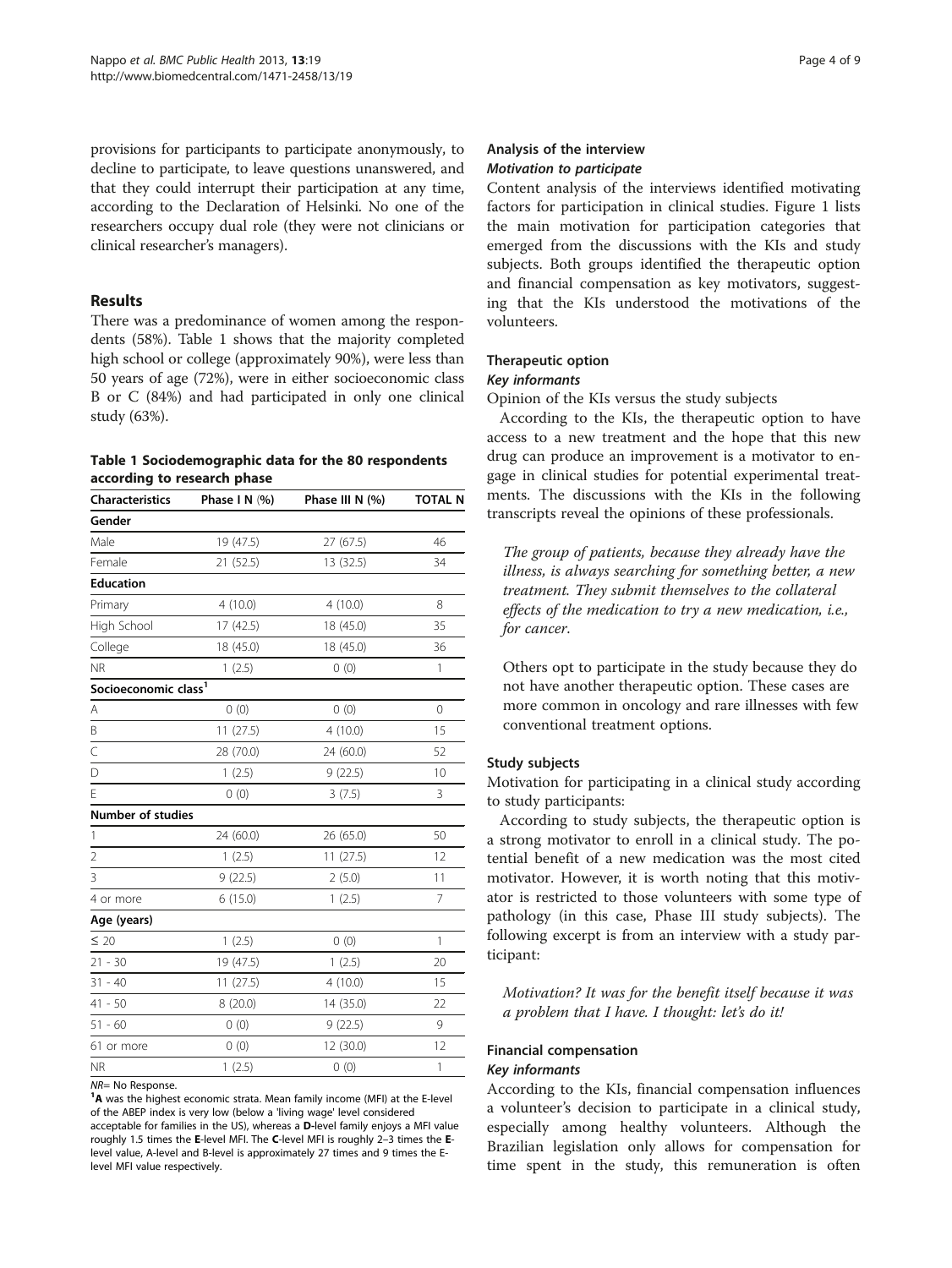<span id="page-4-0"></span>

| <b>Key Informants</b>                                                                                    | <b>Study Subjects</b>           |
|----------------------------------------------------------------------------------------------------------|---------------------------------|
| Therapeutic option                                                                                       | Therapeutic option              |
| Financial compensation                                                                                   | Financial compensation          |
| Access to healthcare                                                                                     |                                 |
| Altruism                                                                                                 | Altruism (secondary motivation) |
| Other                                                                                                    |                                 |
| Figure 1 Principal motivators for participation in a clinical study according to KIs and study subjects. |                                 |

attractive to a portion of the participants:

I believe that the healthy volunteers, in Phase I studies and in some other situations are motivated by a financial compensation, although in accordance with resolution 196 we cannot pay a Study Subject in Brazil, but in some way this compensation is the greatest motivation to participate in the study. There is a camouflaged payment [compensation for the work-loss day], but many times it is much higher that the workday compensation.

# Study subjects

Healthy volunteers identified compensation as the principal motivation for participation in a study. The majority of volunteers did not want to reveal the amount that they received for participating in these studies.

It is not the first time that I have participated. They pay well, and I have confidence in the place and it is good because they do several examinations, and I a find out about how my health is.

# Access to healthcare Key informants

According to KIs, many study subjects enter clinical studies because they believe that they will have improved access to health care and better quality of care. The subjects believe that they will be better able to check up on their health and will be able to avoid the time that they would spend in the public health sector. Moreover, the ability to call a study physician at any time is attractive to these patients.

In general the people, who participate of clinical studies, participate in research projects because they receive excellent attention and a healthcare option that is frequently better than the healthcare medical plans. The patient feels truly taken care of, this is very difficult for me to assume, but it is what happens, the easiness in the attendance, the patients undergo

examinations, they are taken care of with a special attention by the doctor...

The KIs mentioned access to healthcare as one of the main reasons for engaging in a clinical trial. However, the clinical trial participants did not evaluate it the same way. They acknowledge access to healthcare as a benefit but secondarily to other reasons that they consider more important for participating in a clinical trial, such as: financial advantage or therapeutic option.

# Altruism

# Key informants

The KIs believed that a small portion of the study subjects altruistically engage in these studies to improve the lives of others.

I believe that there is an emotional component to this condition that emerges. For example, a father that volunteers for an AIDS vaccine because he lost a child to the disease.

# Study subjects

Some of the respondents mentioned the possibility of helping other people as a motivator for participating but always as secondary motivation.

It was to improve my knee and also to help in the study.

First, because I have arthritis, and my healthcare plan was very bad.... and second, because I am helping the researcher, and who knows, maybe humanity.

# Other motivations

# Key informants

The KIs also commented that the possibility for volunteers to make friends with people of a similar age and health status might lead them to participate.

(...) The elderly women created a certain community then, they met in the waiting room, they exchanged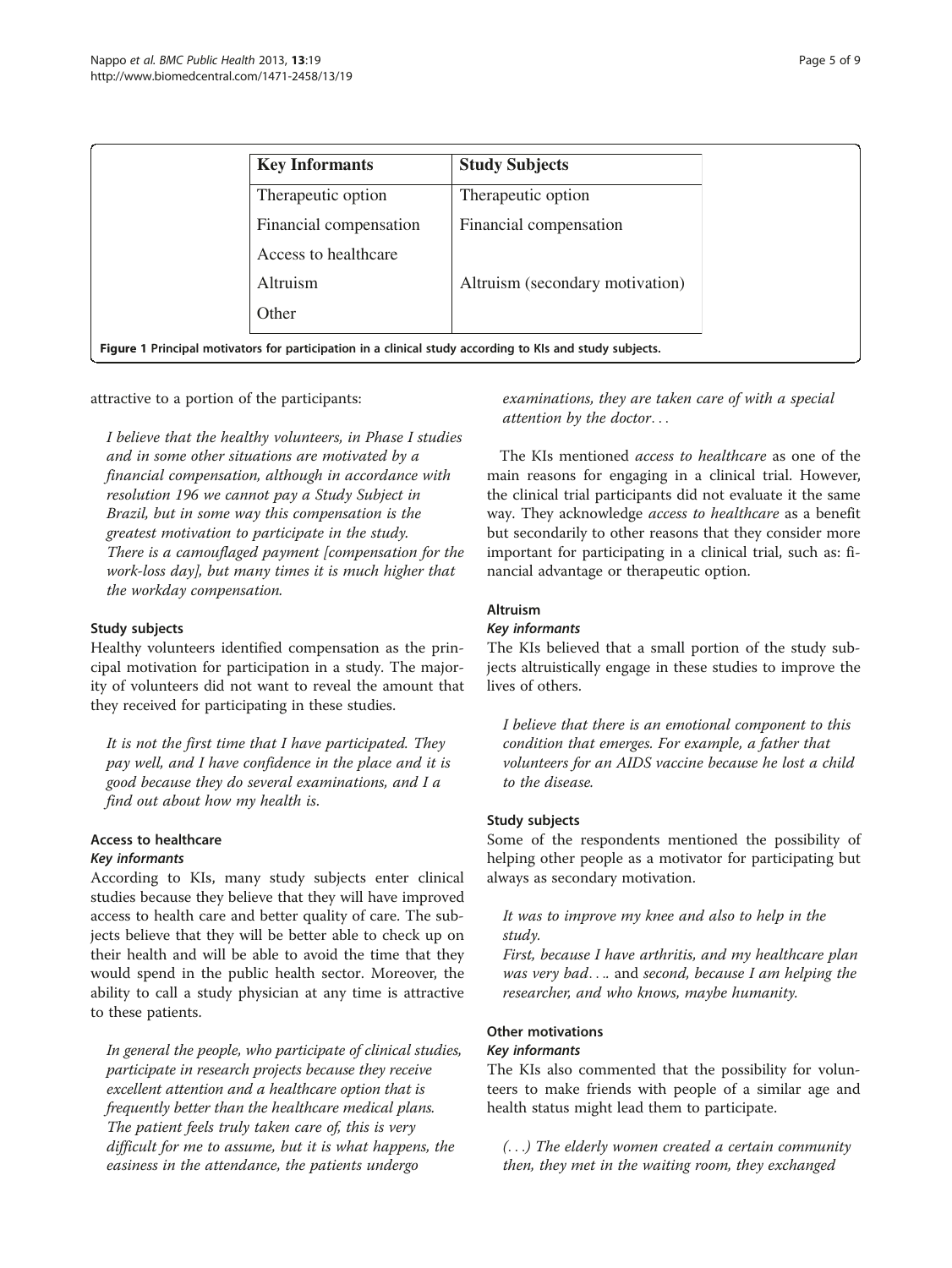experiences, they talked and they started to meet outside of the clinic.

The possibility of receiving the test medication for the entire illness period, even after completing the study, was another motivation that was mentioned by the KIs.

# Study subjects

Few study subjects cited motivations other than a new therapeutic option and financial compensation. However, some added additional motivators, such as the recommendation of their personal physician to participate in the study.

I wanted to try another treatment. The ones that I had tried had no effect. That was when my doctor said that there might be a good opportunity for me to participate in a study for a new arthritis medication.

#### Informed Consent Statement (ICS)

All the interviewed subjects declared that they had read and understood the ICS. They also reported that when they were unsure that there was a professional available to help them. However, when asked if they could remember the principal points of the ICS, a number of participants did not remember any of the content. Among those that remembered some parts of the ICS, none mentioned the potential risks of the study in which they participated.

That I could quit whenever I wanted to, and that I could speak with a doctor at any time. I could stop when I wanted to, that I would take laboratory medicine with a name that I can't remember...I had to do the exercises correctly. I gone through the entire interview, I did all the examinations, but I do not remember what was written, I enrolled with the desire to resolve this [health] problem.

# Results of the statistical analysis

Table 2 shows that participants in different types of studies have different motivations to participate ( $p < 0.0001$ ).

# Table 2 Motivators for clinical study participation according to study phase (N=80)

| <b>Motivators</b>      | Phase I<br>$(n = 40)$ | <b>Phase III</b><br>$(n = 40)$ |               |
|------------------------|-----------------------|--------------------------------|---------------|
|                        | n (%)                 | n (%)                          | $P - value^2$ |
|                        |                       |                                | < 0.0001      |
| Financial Compensation | 36 (94.7)             | 2(5.3)                         |               |
| Therapeutic option     | 0(0.0)                | 34 (100.0)                     |               |
| Other <sup>1</sup>     | 4(50.0)               | 4(50.0)                        |               |

 $1$  Including altruism, knowledge, medical indication and access to healthcare;  $2$ Fisher exact test.

For example, 94.7% of respondents that were motivated by financial compensation were Phase I study subjects. Conversely, 100% of the respondents who were searching for a therapeutic option were Phase III study subjects.

Other motivations such as altruism and access to the healthcare were mentioned but were not the main motivators. Only 4% of participants alleged that these were the principal motivators.

The average age of participants (Table 3) was significantly different depending on the phase of the clinical study (p <0.0001). Those that participated in Phase I studies were younger (average age: 32 years; 95% CI: 28.7-34.8) than participants in Phase III studies (average age: 53 years: 95% CI: 49.1 - 56.0%).

The average age varied by study purpose ( $p < 0.0001$ ). The bioequivalence and medication studies had the youngest average ages (average age: 31.5; SD= 9.3). In this case, all were phase I study subjects (Table [4](#page-6-0)).

Most of the volunteers from both phases belonged to class C. However, the proportion of class D and E subjects varied according to study phase. Only 2.5% of participants from Phase I clinical studies belonged to the classes D and E. None of the respondents belonged to class A (Table [5\)](#page-6-0).

No statistically significant differences in the proportions of men to women when stratifying for study purpose or research phase. In addition, there were no differences in social class or education level when stratified by motivation for entering the study (data not shown).

# Discussion

Developing nations are participating in multi-center clinical studies at increasing rates. This participation is due to the reduced operational costs, ease of recruiting study subjects, ability to conduct research and regulatory capacity of these countries [\[26\]](#page-8-0). According to several authors, this shift is primarily due to economic considerations [\[20,27](#page-8-0)], suggesting that volunteers for clinical studies in developing countries are "guinea pigs" [\[9](#page-8-0)]. Therefore, there should be heightened concern for the ethical requirements to conduct a clinical study in these areas [[21\]](#page-8-0). Further innovation in the pharmaceutical field requires these countries to be able to conduct clinical studies ethically. It is essential for international studies to be conducted in Brazil to advance the body of knowledge [\[2](#page-8-0)].

Table 3 Average ages of the study subjects, according to research phase and motivator (N=79)

|           | N  | Age (average) | CI 95%        | P-value <sup>1</sup> |
|-----------|----|---------------|---------------|----------------------|
|           |    |               |               | < 0.0001             |
| Phase I   | 39 | スフ            | 28.7 - 34.8   |                      |
| Phase III | 40 | 53            | $49.1 - 56.0$ |                      |
|           |    |               |               |                      |

Using Student's t-test.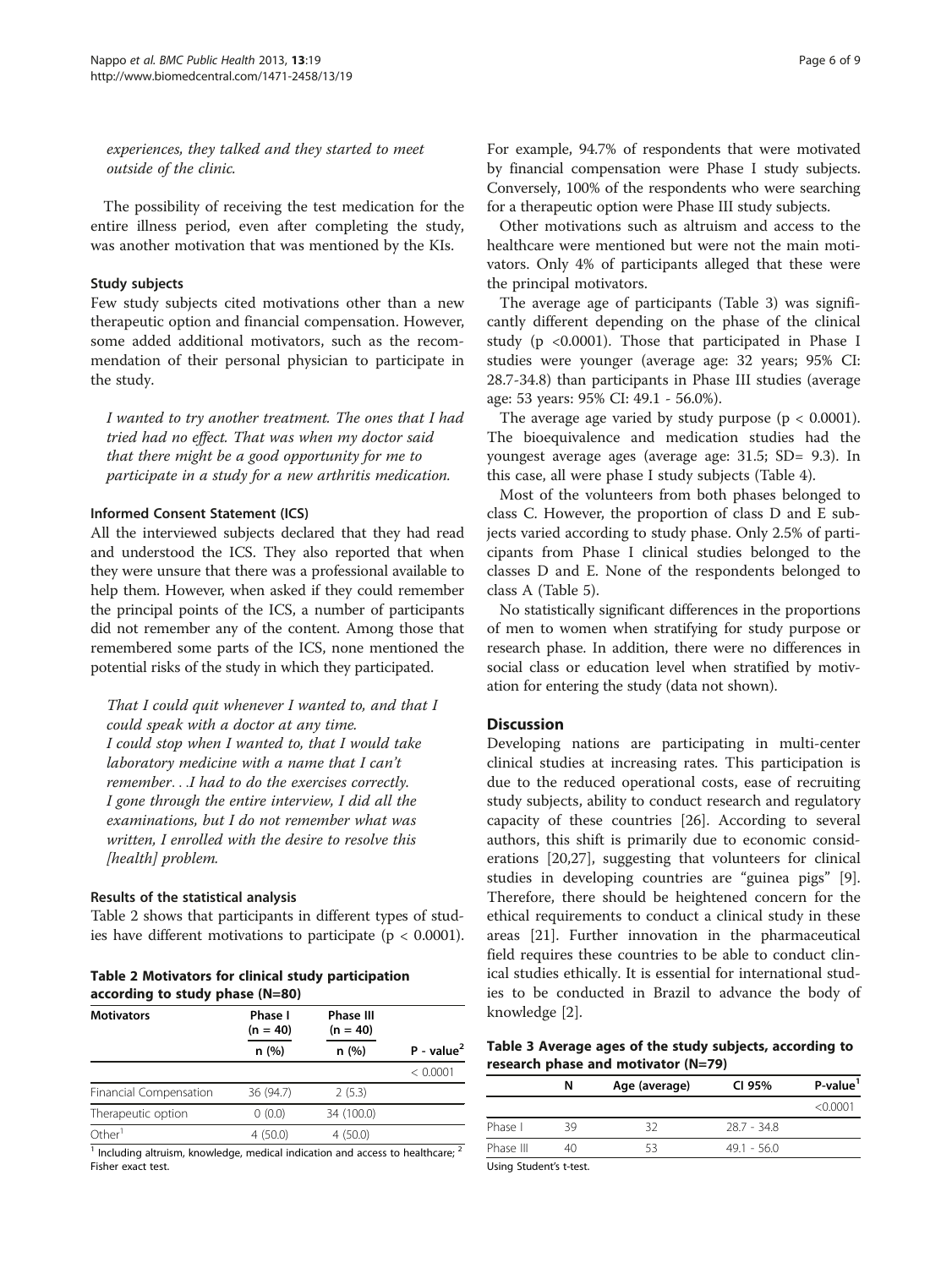<span id="page-6-0"></span>Table 4 Average age, according to type of study (N=79)

| Type of study                | - N |      | Age (average) Standard deviation | $p$ -value <sup>2</sup> |
|------------------------------|-----|------|----------------------------------|-------------------------|
|                              |     |      |                                  | < 0.0001                |
| Arthritis/<br>osteoarthritis | 24  | 56.7 | 8.4                              |                         |
| Bioeguivalence 39            |     | 31.5 | 9.3                              |                         |
| Insomnia                     | 10  | 48.2 | 124                              |                         |
| Other <sup>1</sup>           | 6   | 43.3 | 99                               |                         |
|                              |     |      |                                  |                         |

Included studies of menopause and temporomandibular pain; ANOVA.

Despite advances in legislation and in professional development in this field, Brazil is far from being considered a major research center. The idea that Brazilian research participants are guinea pigs is not justified. Brazil conducts only 1.8% of total global clinical studies (n =1417). In contrast, the United States performs the majority of clinical studies; 54.3% of global clinical studies are conducted in the US (n= 41917) [\[25](#page-8-0)].

These numbers demonstrate that Brazil is still not an important clinical research center, despite having characteristics that would be conducive for performing studies. Therefore, it is inappropriate to accuse Brazil of being the supplier of guinea pigs for clinical studies [[9](#page-8-0)]. However, this finding should not decrease the focus on ethical concerns for clinical studies. These advances must be made rationally and should avoid unfounded critiques and prejudices of emerging countries.

Altruism should be the main reason for a subject's decision to participate in a research study<sup>28)</sup>. Ideally, the volunteer is capable of making decisions based on the information provided about the proposed study, and understands the purpose, risks, benefits, alternatives and requirements of the study. After receiving this information, the volunteer is able to decide to participate, free from coercion or improper influences [[28](#page-8-0)]. However, there is concern that the benefits may interfere with the study subject's evaluation of the risks [[21\]](#page-8-0).

The results of the present study, although preliminary, show that health and financial benefits are the primary motivators for respondents to become study subjects. Individuals from higher socioeconomic classes were more

Table 5 Socioeconomic class (based on the ABEP scale), stratified by study phase (N=80)

| n(%)    | n (%)   | p-value <sup>1</sup> |
|---------|---------|----------------------|
|         |         |                      |
|         | 0(0)    | < 0.0005             |
| 11 [25] | 4[10]   |                      |
| 28 (70) | 24 (60) |                      |
| 1(2.5)  | 9(22.5) |                      |
| 0(0)    | 3(7.5)  |                      |
|         | 0(0)    |                      |

<sup>1</sup> Fisher's exact test.

likely to cite altruism as a secondary motivator after economic advantage (Phase I) or therapeutic option (Phase III). The same motivations were also identified by the KIs.

Although several authors insist that these motivators are more common in developing countries[[21\]](#page-8-0), studies demonstrate that they are found in study subjects throughout the world [\[29,30\]](#page-8-0).

In a review by Stunkel and Grady [\[29\]](#page-8-0), 12 of 13 studies showed that financial motivation was the main reason to participate in studies. One volunteer from these studies comments, "Nobody is Robin Hood to make the good for the society." In the studies where the participants affirmed that compensation was the main motivator, no participants refused payment [[31](#page-8-0)].

In a study of the motivations for healthy subjects to participate in research Vrhovac et al. [\[32](#page-8-0)] found that almost 80% reported compensation as the primary motivator. However, in that study, 20.6% of the volunteers denied that the money was the principal reason and identified humanitarian motivations and the desire to contribute to society. The key informants for the present study also mentioned altruism; however, it was only mentioned in exceptional situations.

Alternatively, there are study subjects that believe that compensation should be commensurate with the risks of the study and that compensation should be increased for invasive procedures, such as drawing blood [\[33](#page-8-0)].

Almeida et al. [\[34](#page-8-0)] found that volunteers with low education and low socioeconomic status were more likely to cite financial motivations to participate in a clinical study.

In this study, we did not find this association; there was no difference in education level between Phase I and Phase III participants. However, participants in a higher socioeconomic class were more likely to participate in Phase I studies (Table 5) (thus, according to Table [1,](#page-3-0) they were more likely to be healthy volunteers participating for financial reasons). These findings are in agreement with those of Kass et al. [\[30](#page-8-0)], who found that Caucasians with a higher education level were more likely to be motivated by financial benefits. These findings are in contrast to the beliefs of some authors who say that compensation attracts low-income volunteers, resulting in a disproportionate number of poor people participating in clinical studies [\[35\]](#page-8-0).

Gelderen [\[36](#page-8-0)] found that the youngest volunteers were the most likely to mention money as the primary motivator to participate, which is a finding that was reproduced in our study (average age of 32 years in Phase I participants). This result is not surprising, as younger people might not be as financially established and may be looking for ways to earn money. Moreover, Phase I participants are required to be healthy, which is a criterion that is more common among younger adults.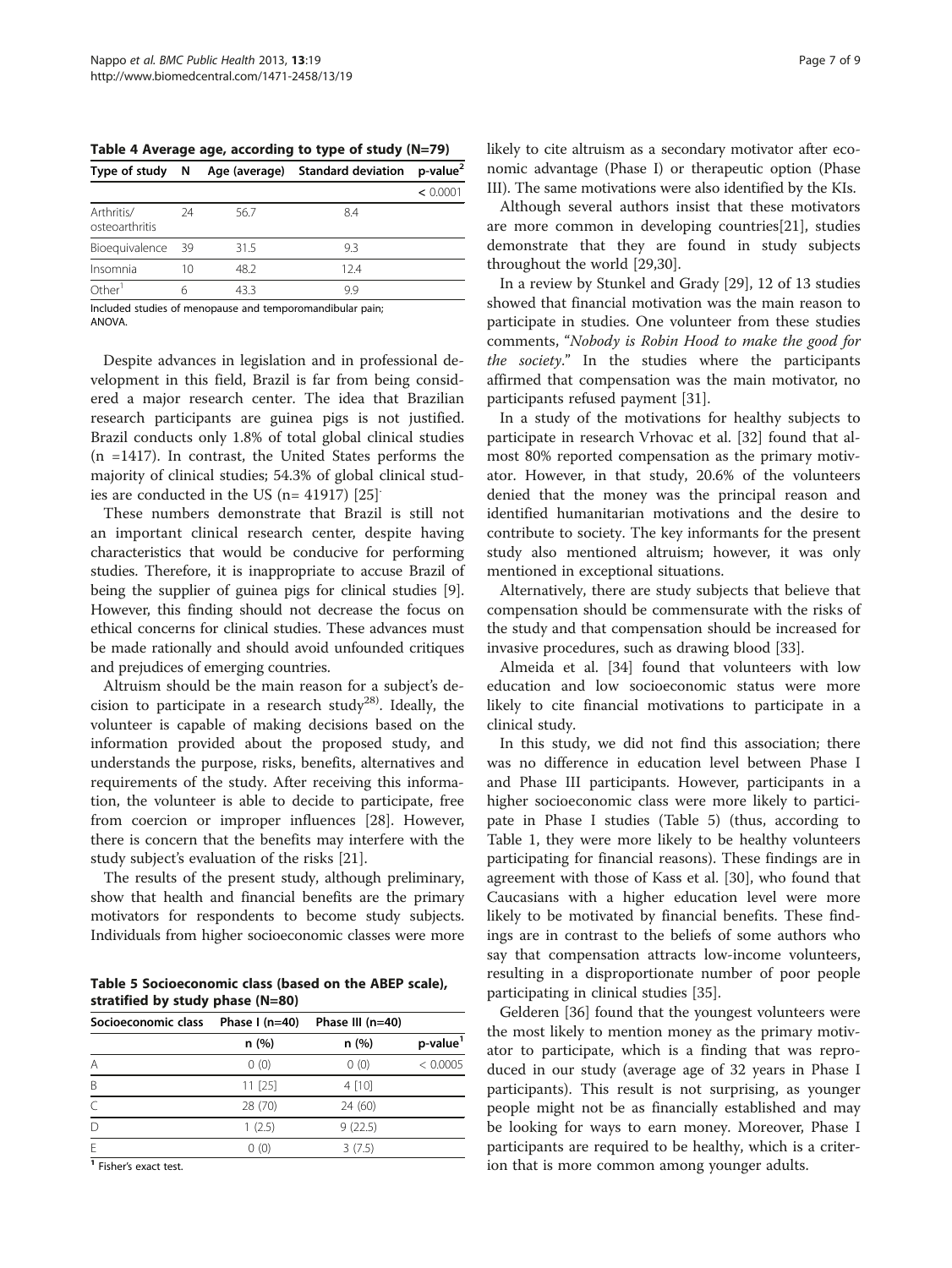Among Phase III participants, the principal motivation for participation in clinical studies was to search for a new treatment, a motivator that was also mentioned by the KIs. Grecco and Diniz [[37\]](#page-8-0) have noted that clinical study volunteers in developing countries see participation in clinical studies as an opportunity to receive better healthcare, easier access to more expensive laboratory examinations and novel drugs. According to Grecco and Diniz, these motivations constitute a conflict of interests. It is worth noting that Brazilians have universal access to the Unified Healthcare System (Sistema Único de Saúde – SUS), which is funded by the federal government [[38\]](#page-8-0). However, access to this system does not limit the interest in clinical studies, perhaps due to the quality of the services or the degree of individualized attention.

Cabral et al. [[1\]](#page-8-0) have noted that in the research environment, the physician-patient relationship is inverted. Classically, the physician satisfies the needs and interests of the patient. However, in a clinical study, the patient satisfies the interests of the study and thus the researcher. Lackey [[27](#page-8-0)] adds that the researcher, for the advancement of the study, must treat these subjects as scientific objects submitted to the laws of cause and effect. The study subjects may not understand this distinction and may continue to participate in the study expecting a cure when, in reality, the medicine may not have any effect.

Canvin and Jacob [\[39](#page-8-0)] observed a group of volunteers for a study of epilepsy and noted that these volunteers were happy to help others only when they could also help themselves. The authors called this behavior "weak altruism," and McCann et al. [\[40](#page-8-0)] have called this behavior "conditional altruism." According to these authors, the desire to help others or to contribute to the body of knowledge does not lead a volunteer to participate in a study unless that volunteer perceives that his participation in the study may benefit him personally.

The Informed Consent Statement (ICS), which is required under Resolution 196/96 (CNS/196), is provided for the volunteer to inform him about the study, including the associated risks and the responsibilities of those involved. The ICS is indispensable to the ethical conduct of the research. According to a number of authors, volunteers do not always pay enough attention to the ICS. This oversight may occur because the volunteer trusts the doctor (or at least the role of the doctor) and does not take into consideration the role of the doctor as a researcher, that is, the doctor is not necessarily focused on meeting the patient's global health needs [[27](#page-8-0)]. Additionally, the patient may overestimate the benefit for himself and lose the ability to weigh the disadvantages of the study [\[41\]](#page-8-0). Finally, the volunteer may not understand the ICS because of a low educational level [[42\]](#page-8-0). In the present study, most volunteers had a good education, and all declared that they understood the ICS. However, when they were questioned about the study details, they only remembered the possibility of speaking with a doctor and the possibility of *leaving the study*. None of the subjects mentioned the disadvantages of the study, such as the risks or potential adverse reactions to the medicine. These findings may indicate that the volunteers did not adequately understand the ICS. It is worth noting that a portion of the respondents did not remember that some items of ICS may be limited to the time that they participated in the study. The more "comfortable" situations associated with the study were remembered, while the situations associated with risks were not mentioned. However, the date of last participation in a clinical trial was not questioned, which may constitute a limitation in analysis of the data.

# Conclusion

In the present study, study volunteers were motivated by some type of personal benefit from participating in a study (especially financial or therapeutic benefits), which is a finding has been observed in clinical study participants in other countries. According to several authors, this finding is accentuated in emerging countries, such as Brazil, due to the limitations of the health care systems, even despite the universal access provided by the SUS. Altruism was not a common motivator, and when it was mentioned, it was never the primary reason. Some have called type of motivation this "conditional altruism". The ICS was understood by all participants; however, the degree of understanding may have been limited. None of the subjects remembered the text referring to the potential harms of the procedure or medicine. The authors hypothesize that this behavior results because the individuals participate out of self-interest, rather than altruism.

## Study limitations

This study was a preliminary study with a qualitativequantitative approach. The study sampled 80 participants and was not representative of the total population of clinical study participants. Another limitation is the fact that those who refused to participate in the research were not surveyed.

# Study strengths

This study demonstrates that personal benefit is the primary motivation for volunteers to participate in clinical research. However, we argue that this motivation seems to be universal and is not limited to developing countries. Moreover, the theory that financial compensation disproportionately attracts poor volunteers has not been supported. Furthermore, the fact that study participants are primarily motivated by personal benefit does not